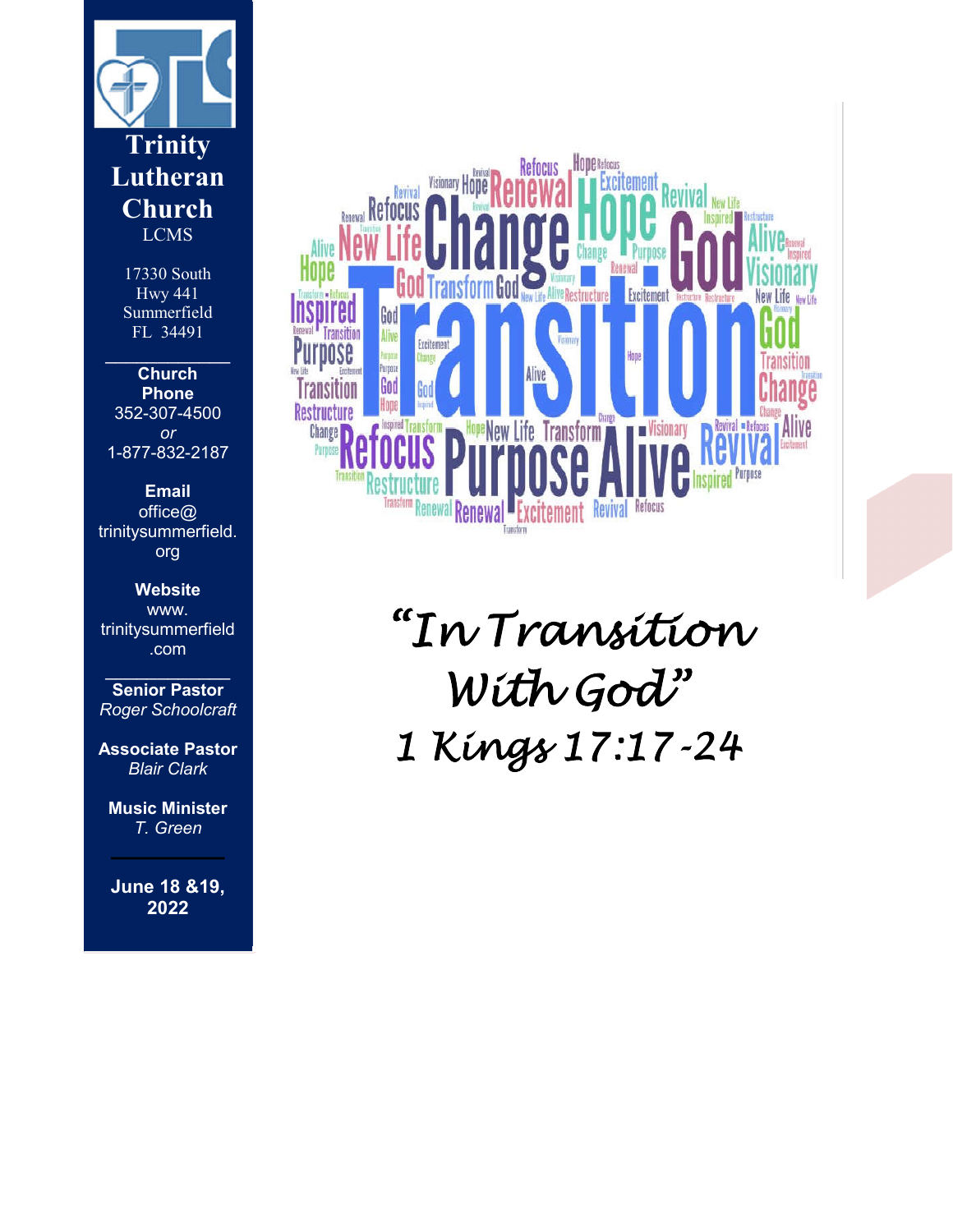# **TRINITY LUTHERAN CHURCH**



**OUR RITE OF FRIENDSHIP:** *Members and guests: Please register your attendance in the red pad located at the end of each row. We ask our guests to please print your complete address and phone number. When it reaches the other end of the row, pass it back. Upon its return note the other names; you may meet a new friend in Christ today.* 



**Please turn off your cell phone.** 

**If you desire a hearing assistance unit please ask an usher.**

**May the Holy Spirit bless our worship!**

#### **PRE-SERVICE MUSIC**

**"Near to the Heart of God"** *arr. Southbridge* **"God Will Take Care of You"** *arr. Leatherman* **"Children of the Heavenly Father"** *arr. Shackley T. Green*

# **WELCOME AND ANNOUNCEMENTS**

**[Please stand]**

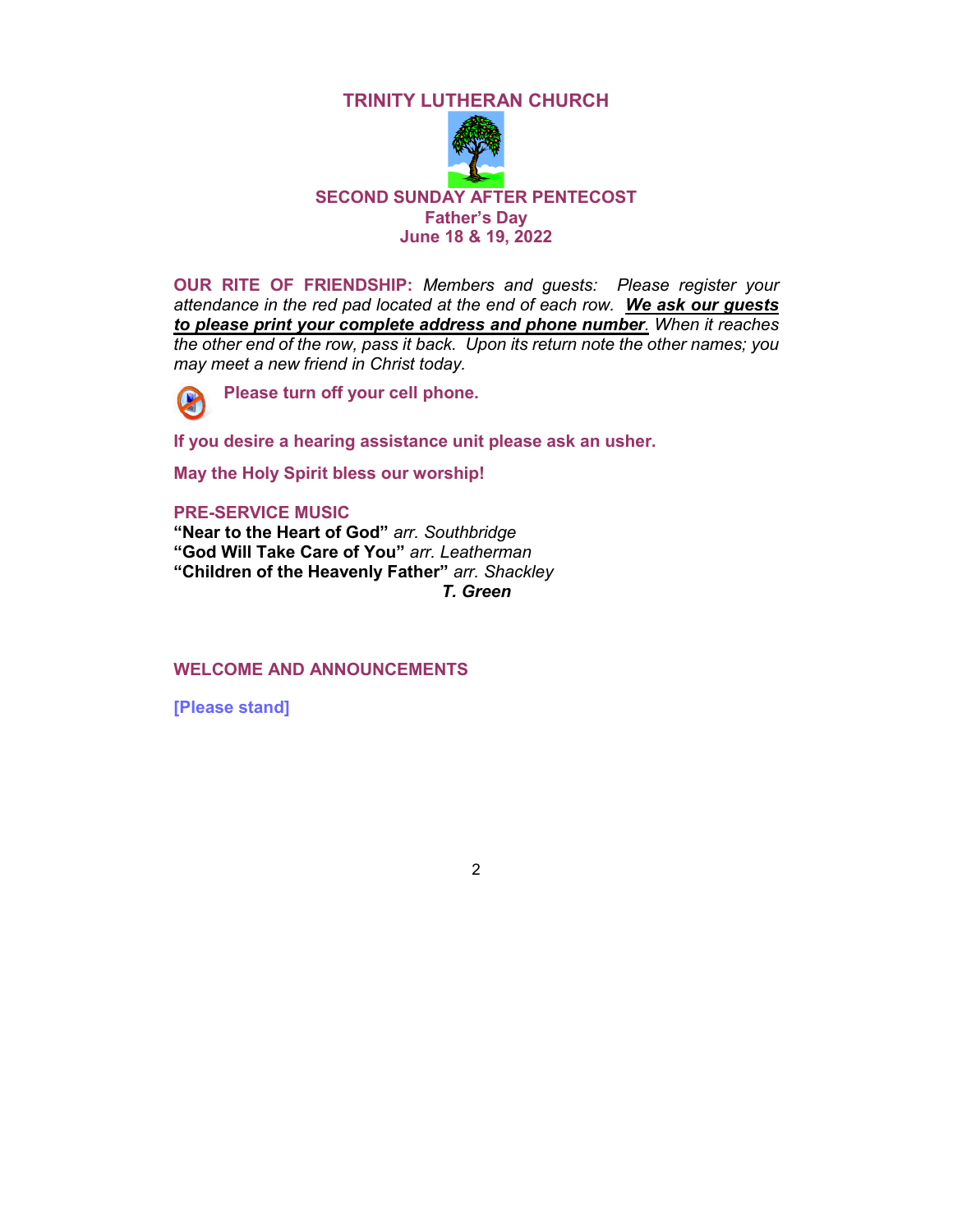

**Holy Father, holy Son, Holy Spirit, three we name Thee; Though in essence only one, Undivided God we claim Thee And, adoring, bend the knee While we own the mystery.**

# **BLESSING OF THE CANCER CARE BAGS**

Pastor: Heavenly Father, You are fully aware of the many people who are wrestling with various cancers and are undergoing chemo treatments. It is for such people that we give thanks today for the many hands that have contributed to these cancer bags and assembled them for distribution. Bless these bags and the future recipients that they may know the blessing of Your love and care in the name of the Father, and of the Son, and of the Holy Spirit. **People: Amen.**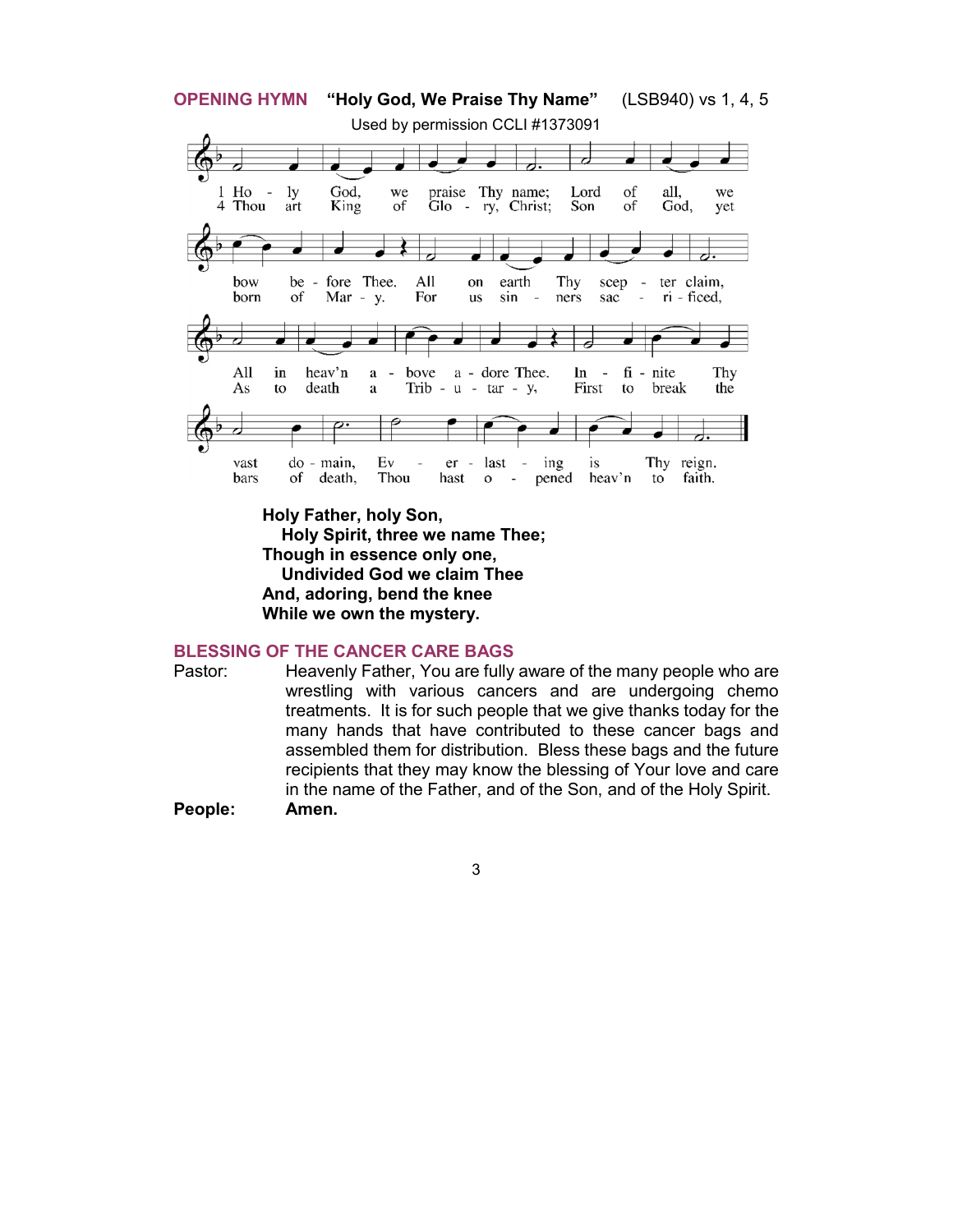### **INVOCATION**

Pastor: In the name of the Father and of the  $\div$  Son and of the Holy Spirit. **People: Amen.**

### **CONFESSION AND ABSOLUTION**

- Pastor: We confess our sins to the Lord, humbly asking Him for the sake of His Son, Jesus Christ to grant us forgiveness.
- **People: Almighty God, merciful Father, we confess to You that we have sinned against You and our neighbor in thought, word and deed. While many times you have showered us with Your compassion, we have often failed to reflect that same loving care to others. For the sake of Jesus, forgive us all our sins; and by Your Holy Spirit increase in us true knowledge of You and Your will and obedience to Your Word, to the end that we may come to everlasting life; through Jesus Christ, our Lord. Amen.**
- Pastor: Upon this your confession, I by virtue of my office, as a called and ordained servant of the Word, announce the grace of God to you, and in the stead and by the command of my Lord Jesus Christ I forgive you all your sins in the name of the Father and of the Son and of the Holy Spirit.

# **People: Amen.**

**[Please be seated]**

**HYMN OF PRAISE "I Heard the Voice of Jesus Say"** (CW703) vs 1, 2 Used by permission CCLI #1373091

**I heard the voice of Jesus say, "Come unto me and rest; lay down, O weary one, lay down your head upon my breast." I came to Jesus as I was, so weary, worn, and sad; I found in him a resting place, and he has made me glad.**

**I heard the voice of Jesus say, "Behold, I freely give the living water, thirsty one; stoop down and drink and live." I came to Jesus, and I drank of that life-giving stream; my thirst was quenched, my soul revived, and now I live in him.**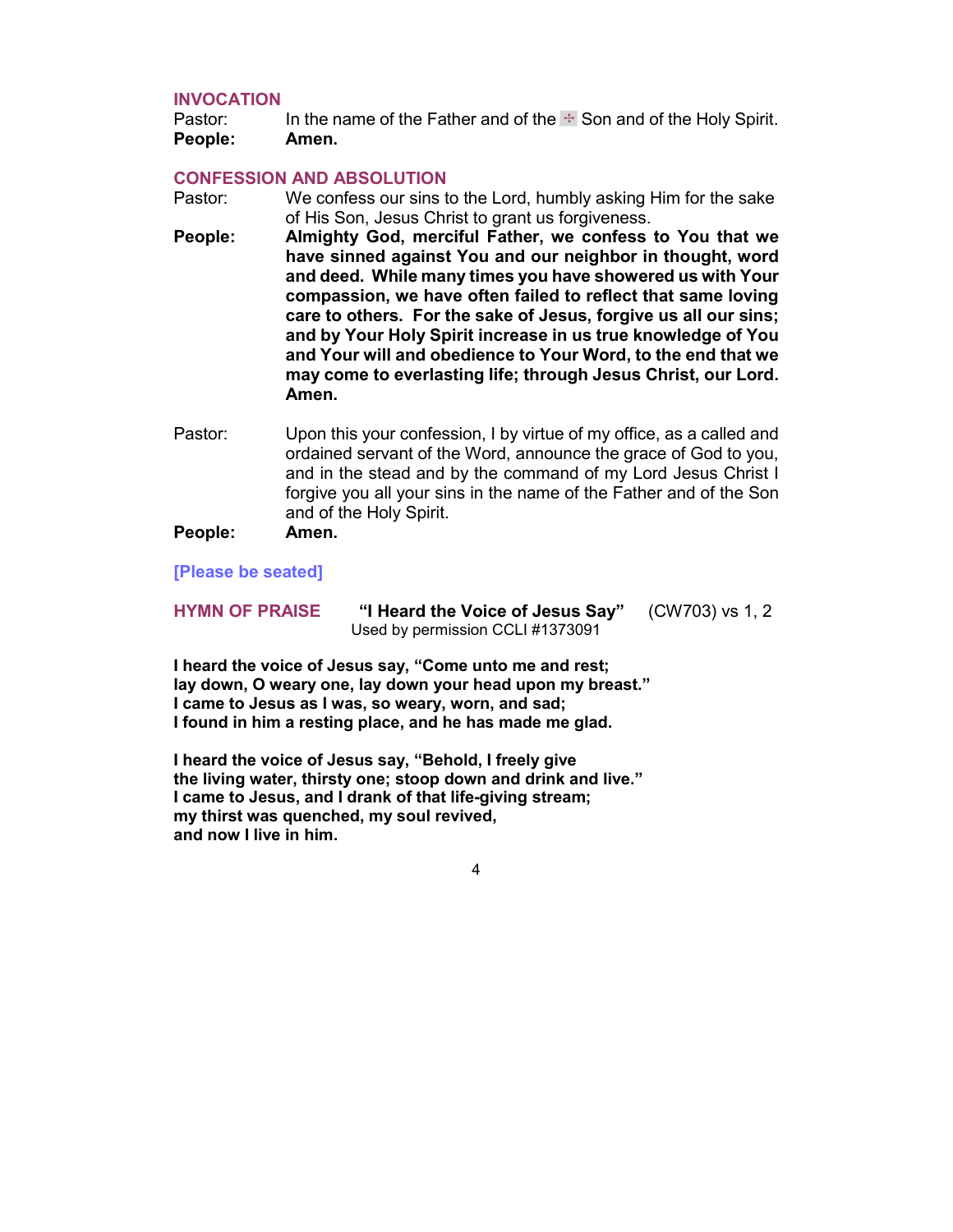# **PRAYER OF THE DAY**

| Pastor: | The Lord be with you. |
|---------|-----------------------|
| People: | And also with you.    |

Pastor: Let us pray together:

**People: O Lord our God, through Your Word spoken by the prophet Elijah, You gave life where there was death. Give us life and restoration through Your Word today so that we may bear witness to the goodness of the one who has defeated death; through Jesus Christ, Your Son, our Lord, who lives and reigns with You and the Holy Spirit, one God, now and forever. Amen.**

**HYMN OF PRAISE "I Heard the Voice of Jesus Say"** (CW703) vs 3 Used by permission CCLI #1373091

**I heard the voice of Jesus say, "I am this dark world's light. Look unto me; your morn shall rise and all your day be bright." I looked to Jesus, and I found in him my star, my sun; and in that light of life I'll walk till trav'ling days are done.**

# *C* THE WORD

# **OLD TESTAMENT 1 Kings 17:17-24 Reader: The Old Testament Reading for the second Sunday after Pentecost is from the 17th Chapter of 1st Kings.**

Some time later the son of the woman who owned the house became ill. He grew worse and worse, and finally stopped breathing. She said to Elijah, "What do you have against me, man of God? Did you come to remind me of my sin and kill my son?" "Give me your son," Elijah replied. He took him from her arms, carried him to the upper room where he was staying, and laid him on his bed. Then he cried out to the LORD, "LORD my God, have you brought tragedy even on this widow I am staying with, by causing her son to die?" Then he stretched himself out on the boy three times and cried out to the LORD, "LORD my God, let this boy's life return to him!"

The LORD heard Elijah's cry, and the boy's life returned to him, and he lived. Elijah picked up the child and carried him down from the room into the house. He gave

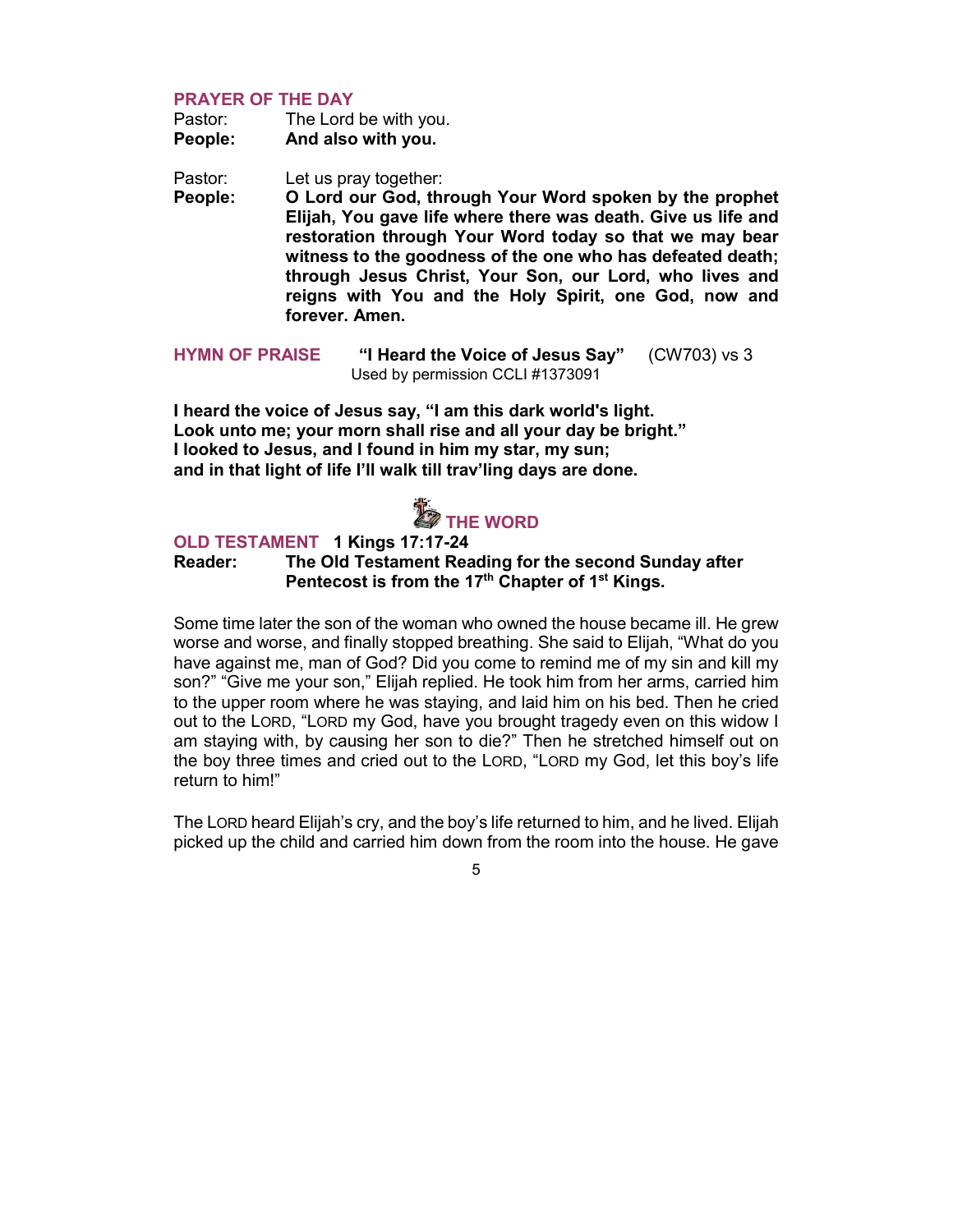him to his mother and said, "Look, your son is alive!" Then the woman said to Elijah, "Now I know that you are a man of God and that the word of the LORD from your mouth is the truth."

- Reader: This is the Word of the Lord. **People: Thanks be to God.**
- **PSALM Psalm 3 Reader: We read responsively Psalm 3**
- Reader: O Lord, how many are my foes! Many are rising against me; many are saying of my soul, There is no salvation in him in God. **People: But you, O Lord, are a shield about me, my glory, and the lifter** 
	- **of my head.**
- Reader: I cried aloud to the Lord, and he answered me from his holy hill. **People: I lay down and slept; I woke again, for the Lord sustained me.**
- Reader: I will not be afraid of many thousands of people who have set themselves against me all around.
- **People: Arise, O Lord! Save me, O God!**
- Reader: For you strike all my enemies on the cheek; you break the teeth of the wicked.
- **People: Salvation belongs to the Lord; your blessing be upon your people.**

# **EPISTLE Galatians 3:23- 4:7**

# **Reader: The Epistle is from the 3rd and 4th chapters of Galatians.**

Before the coming of this faith, we were held in custody under the law, locked up until the faith that was to come would be revealed. So the law was our guardian until Christ came that we might be justified by faith. Now that this faith has come, we are no longer under a guardian. So in Christ Jesus you are all children of God through faith, for all of you who were baptized into Christ have clothed yourselves with Christ. There is neither Jew nor Gentile, neither slave nor free, nor is there male and female, for you are all one in Christ Jesus. If you belong to Christ, then you are Abraham's seed, and heirs according to the promise.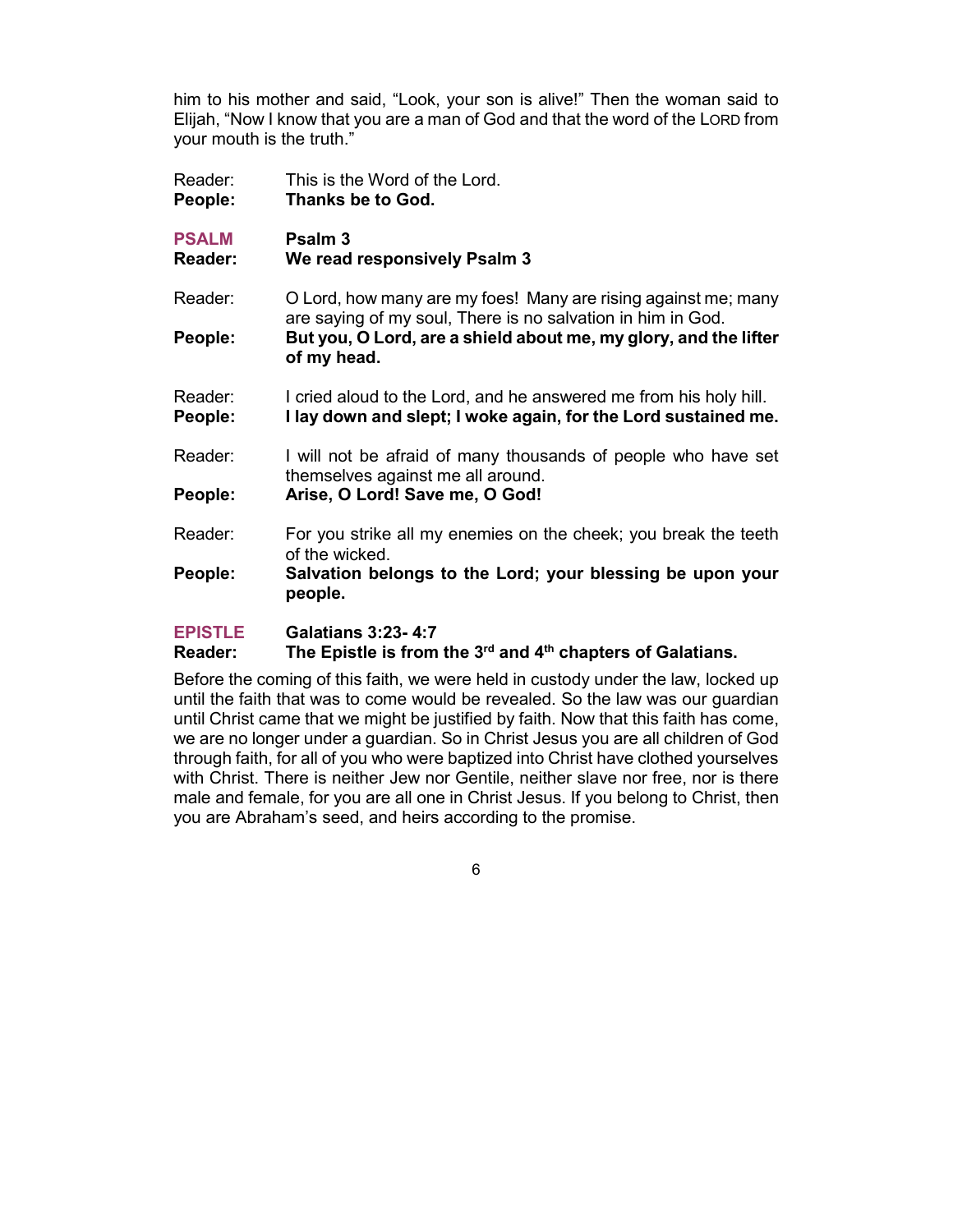What I am saying is that as long as an heir is underage, he is no different from a slave, although he owns the whole estate. The heir is subject to guardians and trustees until the time set by his father. So also, when we were underage, we were in slavery under the elemental spiritual forces of the world. But when the set time had fully come, God sent his Son, born of a woman, born under the law, to redeem those under the law, that we might receive adoption to sonship. Because you are his sons, God sent the Spirit of his Son into our hearts, the Spirit who calls out, *"Abba*, Father." So you are no longer a slave, but God's child; and since you are his child, God has made you also an heir.

| Reader: | This is the Word of the Lord. |
|---------|-------------------------------|
| People: | Thanks be to God.             |

# **[Please stand]**

#### **HOLY GOSPEL Luke 8:26-39**

Pastor: The Holy Gospel according to St. Luke, the 8th chapter. **People: Glory to You, O Lord.**

They sailed to the region of the Gerasenes, which is across the lake from Galilee. When Jesus stepped ashore, he was met by a demon-possessed man from the town. For a long time this man had not worn clothes or lived in a house, but had lived in the tombs. When he saw Jesus, he cried out and fell at his feet, shouting at the top of his voice, "What do you want with me, Jesus, Son of the Most High God? I beg you, don't torture me!" For Jesus had commanded the impure spirit to come out of the man. Many times it had seized him, and though he was chained hand and foot and kept under guard, he had broken his chains and had been driven by the demon into solitary places.Jesus asked him, "What is your name?" Legion," he replied, because many demons had gone into him. And they begged Jesus repeatedly not to order them to go into the Abyss. A large herd of pigs was feeding there on the hillside. The demons begged Jesus to let them go into the pigs, and he gave them permission. When the demons came out of the man, they went into the pigs, and the herd rushed down the steep bank into the lake and was drowned.

When those tending the pigs saw what had happened, they ran off and reported this in the town and countryside, and the people went out to see what had happened. When they came to Jesus, they found the man from whom the demons had gone out, sitting at Jesus' feet, dressed and in his right mind; and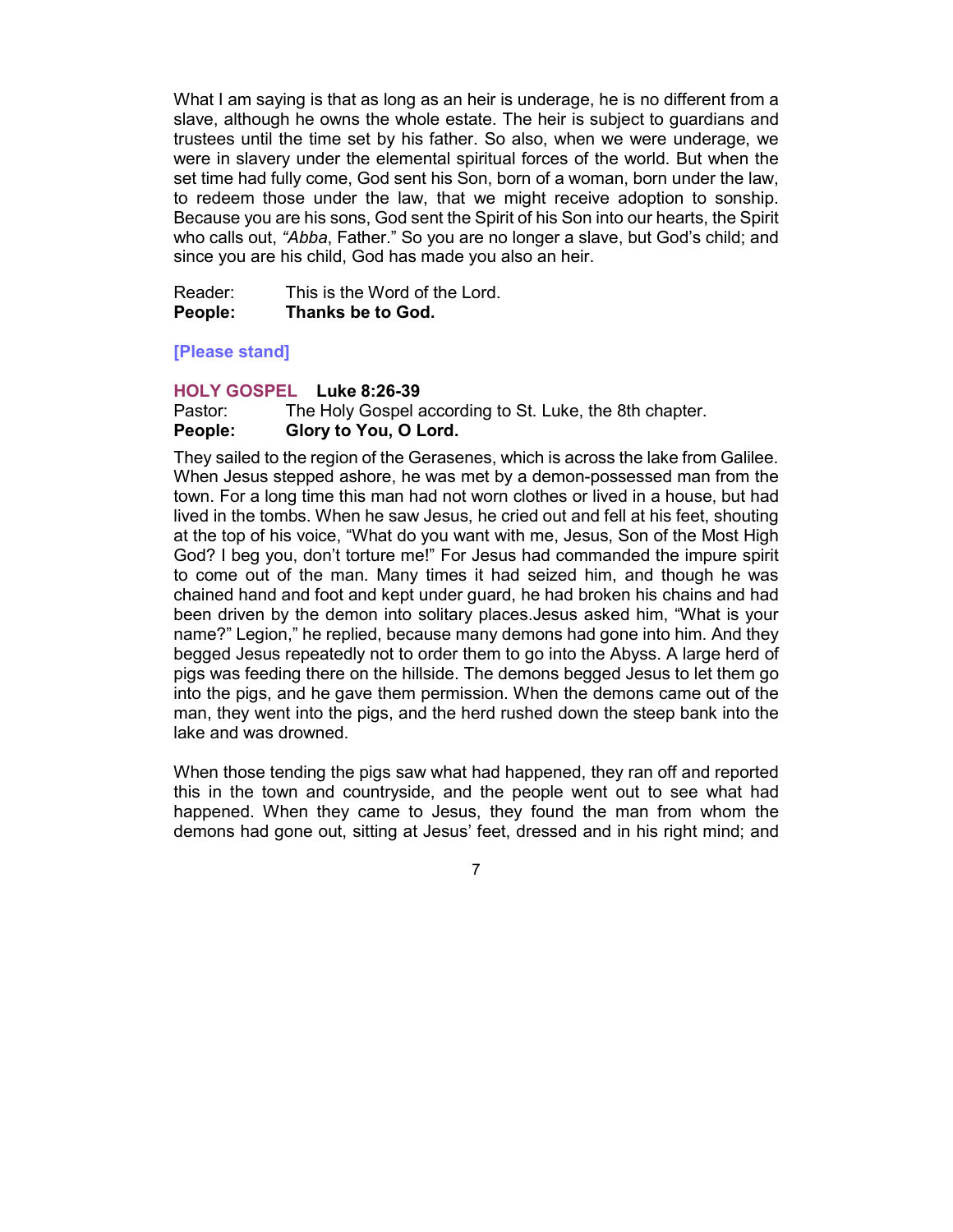they were afraid. Those who had seen it told the people how the demonpossessed man had been cured. Then all the people of the region of the Gerasenes asked Jesus to leave them, because they were overcome with fear. So he got into the boat and left.

The man from whom the demons had gone out begged to go with him, but Jesus sent him away, saying, "Return home and tell how much God has done for you." So the man went away and told all over town how much Jesus had done for him.

Pastor: This is the Gospel of the Lord. **People: Praise to You, O Christ.**

#### **[Please be seated]**

**SERMON HYMN "God Who Saved the Widow's Son"** *to the Tune of LSB873* Used by permission CCLI #1373091

> **God, who saved the widow's son, Listen to Your children's plea. Lord, whose Word the world begun, Fill us with the faith to see: Scripture breathes in us new life, Conquers Satan, ends all strife.**

**Word made flesh and God's own Son, Jesus came to earth to save. Wandering children to be won, Christ continued to the grave. Lord my God restored His breath Victor of sin, pain, and death!**

**On the third day, Jesus rose, Breaking from the rocky tomb. On the last day, those He chose Will spring from the earthly gloom. He will hold us in His hand, Leading to the promised land.**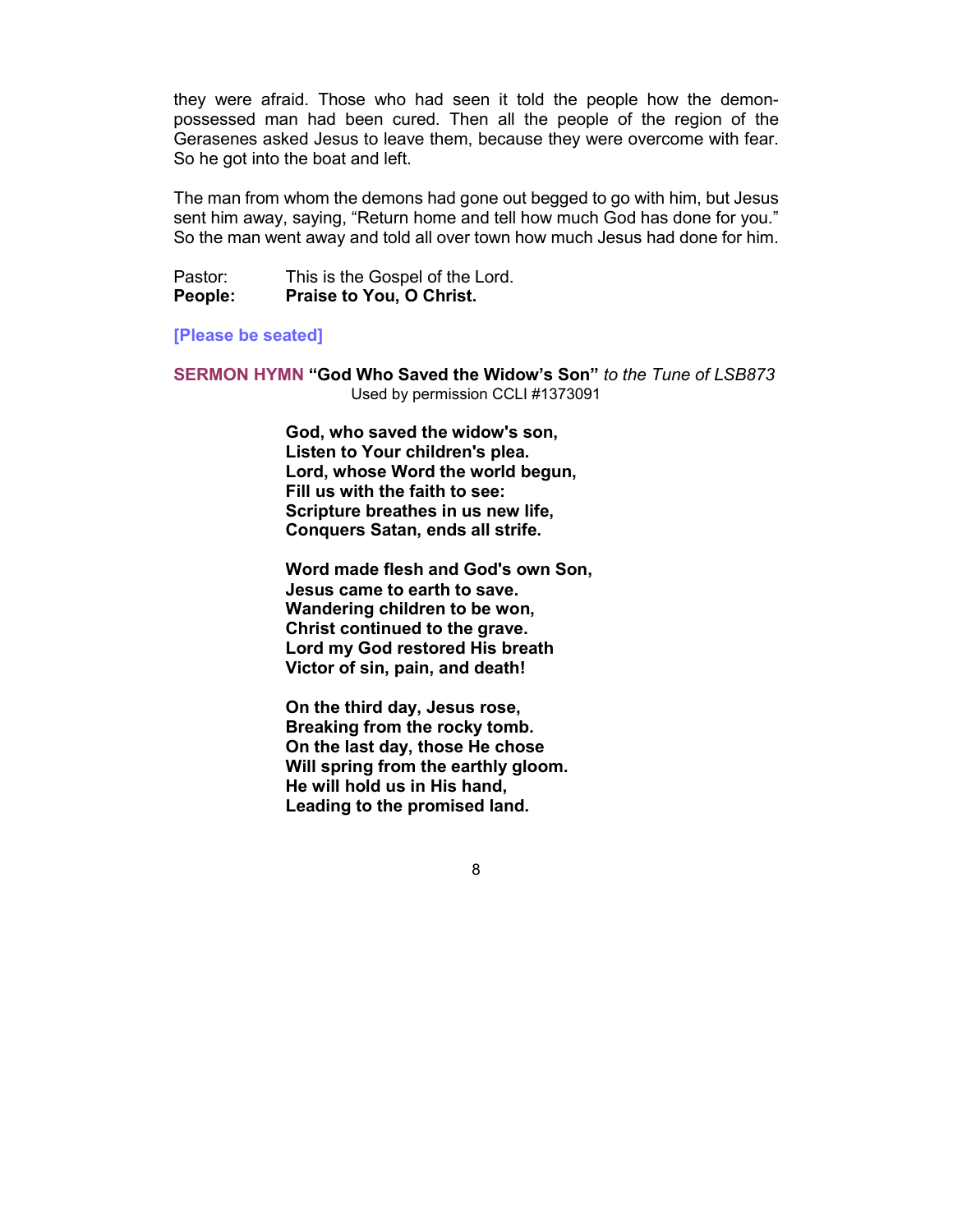**SERMON "In Transition With God" 1 Kings 17:17-24**

**[Please stand]**

# **CONFESSION OF FAITH: APOSTLES' CREED**

**I believe in God, the Father Almighty, maker of heaven and earth.**

**And in Jesus Christ, his only Son, our Lord, who was conceived by the Holy Spirit, born of the virgin Mary, suffered under Pontius Pilate, was crucified, died and was buried. He descended into hell. The third day he rose again from the dead. He ascended into heaven and sits at the right hand of God the Father Almighty. From thence he will come to judge the living and the dead.**

**I believe in the Holy Spirit, the holy Christian Church, the communion of saints, the forgiveness of sins, the resurrection of the body, and the life everlasting. Amen**

9

**[Please be seated]**

**OFFERING HYMN "Thy Word is a Lamp"**  Used by permission CCLI #1373091

> **Thy word is a lamp unto my feet and a light unto my path.**

**When I feel afraid, think I've lost my way, still You're there right beside me, and nothing will I fear as long as You are near. Please be near me to the end.**

**Thy word is a lamp unto my feet and a light unto my path.**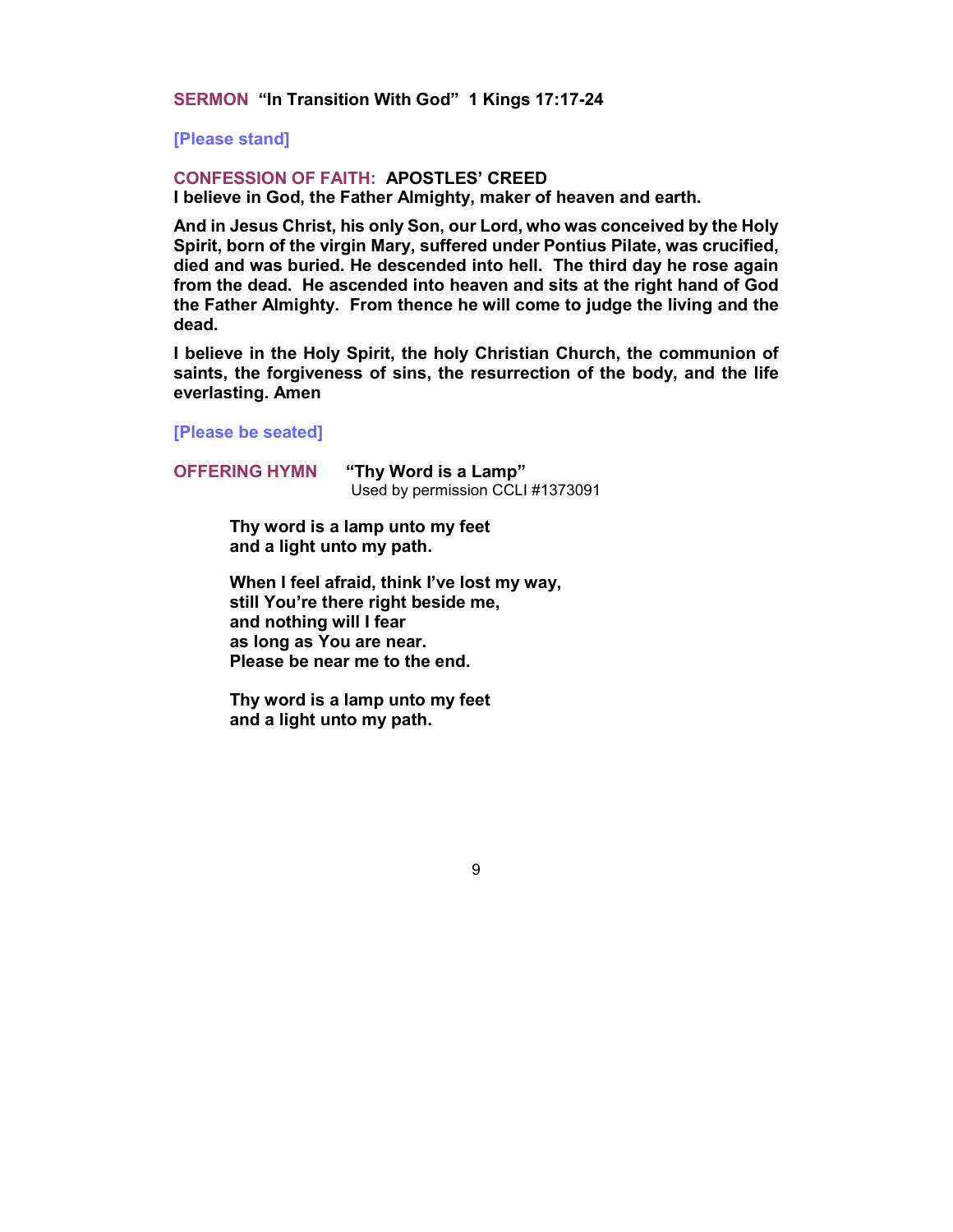# **PRAYERS OF THE CHURCH**

Pastor: Let us pray for the whole people of God, confident that our heavenly Father hears us for the sake of His Son, our Mediator and High Priest, Jesus.

*(Silence for personal prayer)*

- Pastor: O Lord our God, if we look for strength and salvation anywhere but in You, we will go hungry and die, and so lead us to look to You for life.
- **People: By Your Holy Word, strengthen us. By Your Son's body and blood, continue to nourish our faith.**
- Pastor: O Lord our God, You desire that all be saved and come to knowledge of the truth. Work in the lives of those outside the Church, engender in them repentance that they would turn from the false gods of this world to You, the one true God.
- **People: Give us compassion for the lost and erring that they may come to faith in You, Lord Jesus.**
- Pastor: O Lord our God, thank You for the times of refreshment and rest that You give to us in this life. Help us to use our times of leisure wisely.
- **People: Make us good stewards that we rebuild our bodies and renew our minds for better service in Your name.**
- Pastor: O Lord our God, grant courage and strength to those who face persecution for the sake of Your name. Strengthen them by Your Holy Spirit to stand firm in the faith and confess You boldly.

**People: Assure them that You will never leave or forsake them.** 

- Pastor: O Lord our God, You are our rock and fortress, a present help in trouble. Assure those who are suffering or ill (*especially*…) of Your mercy, grant them comfort in knowing You are with them always. **People: If it is Your will, restore them to health.**
- Pastor: O Lord our God, thank You for the gift of forgiveness that You give in Your Son's body and blood. Make us ready to worthily receive the salvation You give in Your Holy Supper. For the sake of Jesus, our Mediator,

**People: hear our prayer.**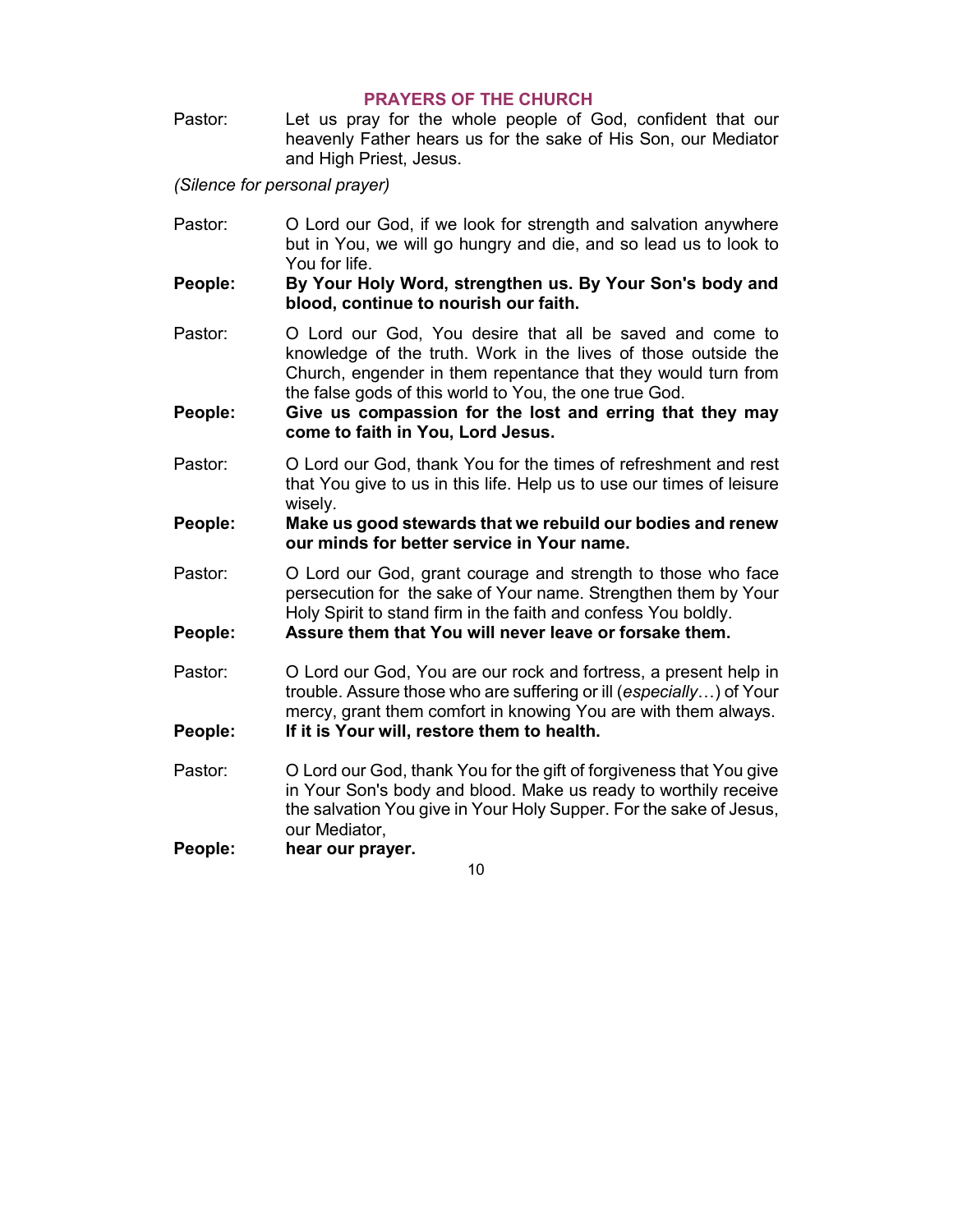Pastor: O Lord our God, Your Word assures us of forgiveness of sins and deliverance from death through Your Son.

**People: Strengthen us by Your Spirit that we cling to the hope that on the Last Day we will be raised to life and glory.**

- Pastor: O Lord, our God, we thank You for faithful fathers, who taught us to trust You and Your Word; and who also sought to be a blessing to us, that You would bless them with Your continued grace and love.
- **People: Grant them Your Holy Spirit as they live out their days serving and honoring You.**

*(Intercessory Prayers)*

#### **HAPPY BIRTHDAY**

June 18—**Linda Arneson, Dave Mack, Arline Reinking-Hanf, Sharon Sindlinger** June 19—**Don Bowman** June 21—**Nancy Flowers, Jacquie Schulze, Loni Walker** June 22—**Bob Anderson, Mike Guinn, Lon Hertel, DJ McElwain** June 23— **Delores Korff** June 24— **Norma Becker, Bob Edenhofer, Lenore Sierk, Polly Suszan**

# **HAPPY ANNIVERSARY**

June 18—**Paul & Sandi Crousore (56) Al & Paula Diemer (56) Ron & Nancy Fauser (57) Jim & Connie Gibson (34) Ed & Jan Haynie (22) Ron & Jan Stobart (62)** June 20—**Jack & Barb Csont (63) Ralph & Donna Munden (58)** June 21—**Paul & Ruth Ann Schultz (53) Jim & Jan Thomas (63) Barb & Larry Van Dyke (47)** June 22—**Carl & Lori Luepnitz (59)**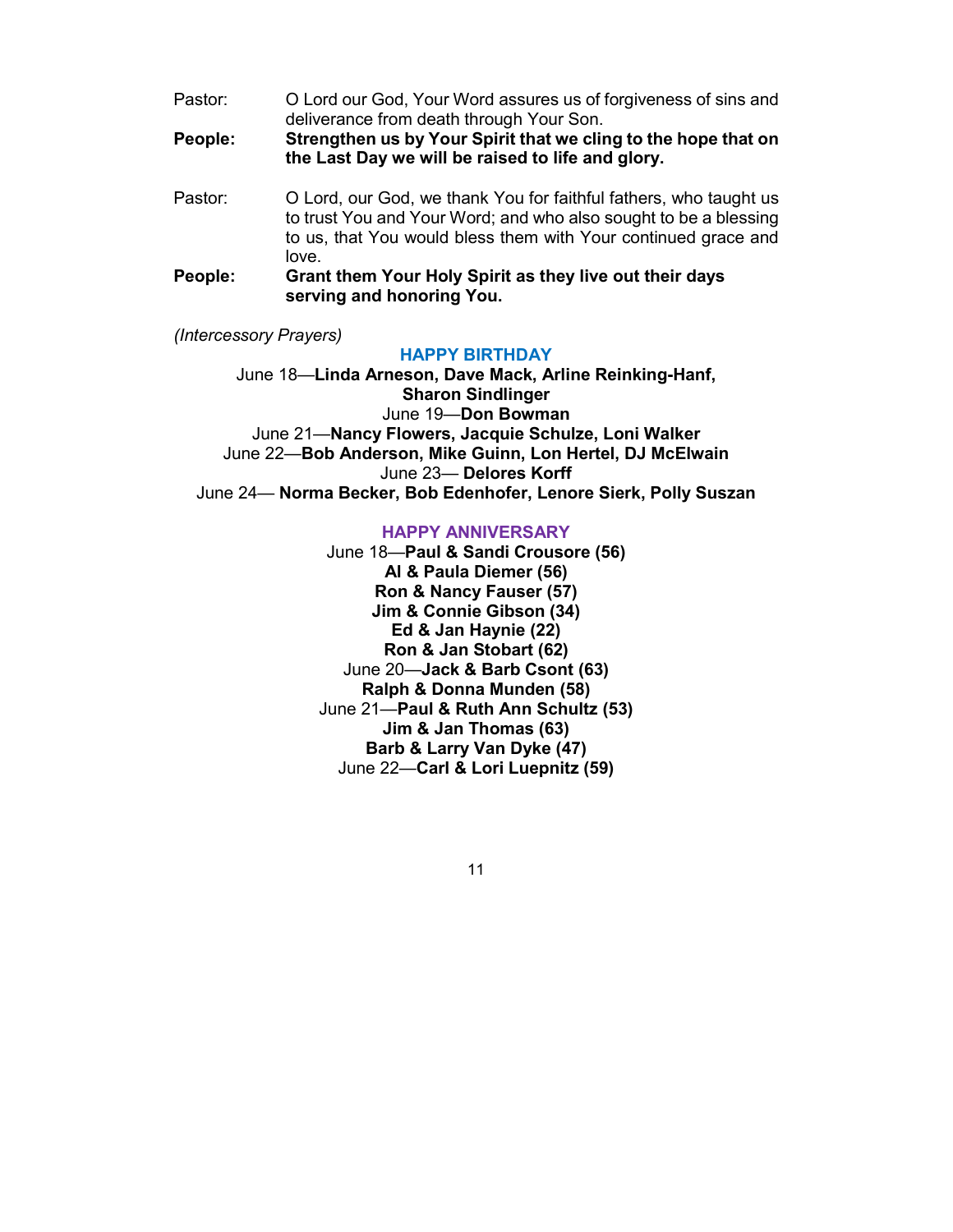Pastor: O Lord our God, we ask that You would graciously hear our prayers today for the sake of Jesus, our Mediator.

# **People: Amen.**

**[Please stand]**



The Lord's Supper is a gracious gift instituted by Jesus Christ for the forgiveness of sins and as a means of receiving God's grace. We believe that in the holy supper, the true body and blood of the Savior, along with the bread and wine, comes to us. We are encouraged by Jesus to commune frequently and God tells us through St. Paul that we must examine ourselves in preparation for a worthy reception of the sacrament. This includes a confession of our sins, a proclamation of our faith, and a determination to lead a more godly life in the future. If you also acknowledge your sinfulness and your need for a Savior, and recognize Christ's physical presence in the bread and wine, we invite you to join us at the Lord's table.

# **PREFACE**

| Pastor: | The Lord be with you.                      |
|---------|--------------------------------------------|
| People: | And also with you.                         |
| Pastor: | Lift up your hearts.                       |
| People: | We lift them to the Lord.                  |
| Pastor: | Let us give thanks to the Lord our God.    |
| People: | It is right to give Him thanks and praise. |

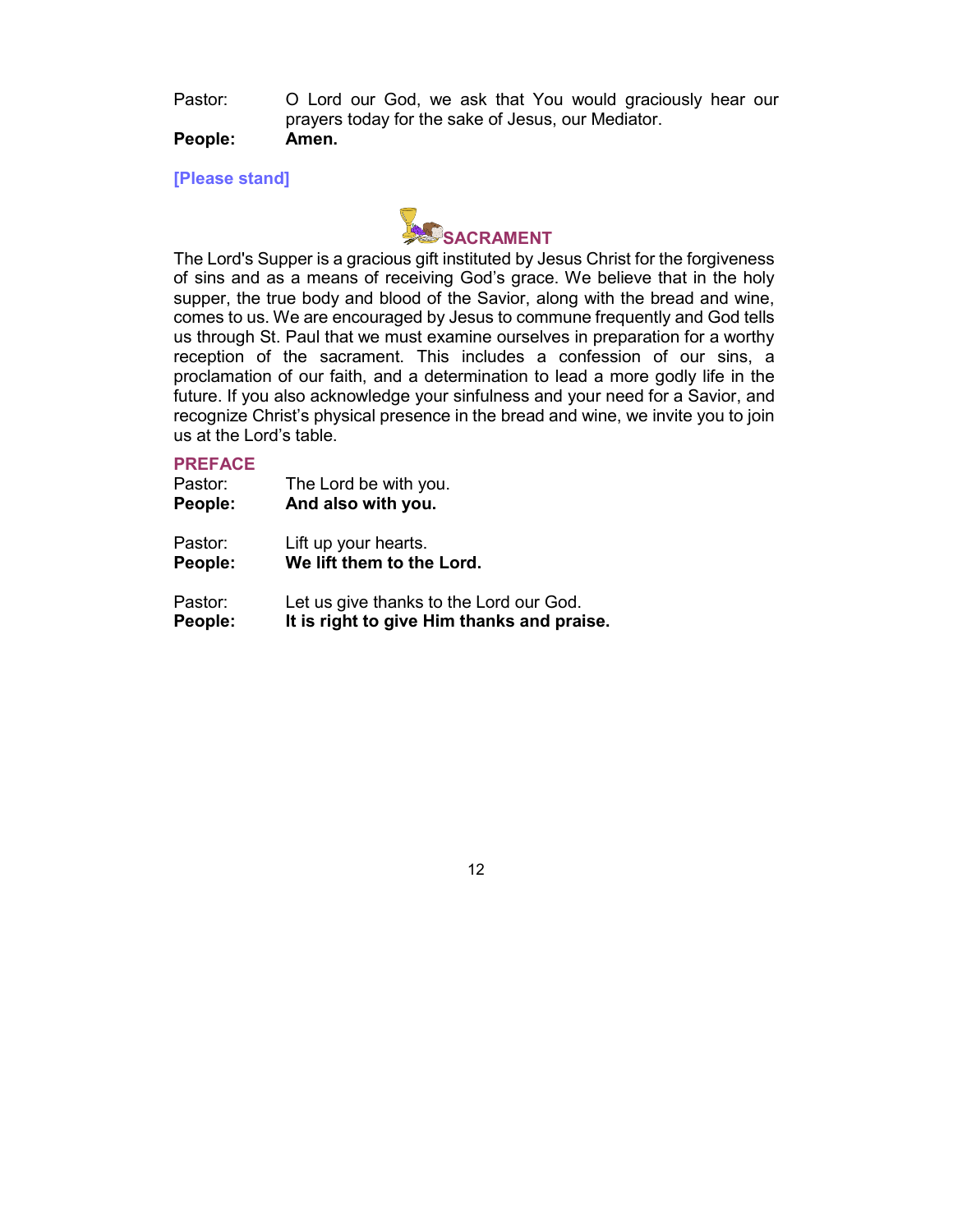

### **THE LORD'S PRAYER**

**Our Father who art in heaven, hallowed be thy name, thy kingdom come, thy will be done on earth as it is in heaven. Give us this day our daily bread; and forgive us our trespasses as we forgive those who trespass against us; and lead us not into temptation, but deliver us from evil. For thine is the kingdom and the power and the glory forever and ever. Amen**

#### **WORDS OF OUR LORD**

Pastor: Our Lord Jesus Christ, on the night when He was betrayed, took bread, and when He had given thanks, He broke it and gave it to the disciples and said: "Take, eat; this is My  $\div$  body, which is given for you. This do in remembrance of Me."

> In the same way also He took the cup after supper, and when He had given thanks, He gave it to them, saying: "Drink of it, all of you; this cup is the  $\div$  new testament in My blood, which is shed for you for the forgiveness of sins. This do, as often as you drink it, in remembrance of Me."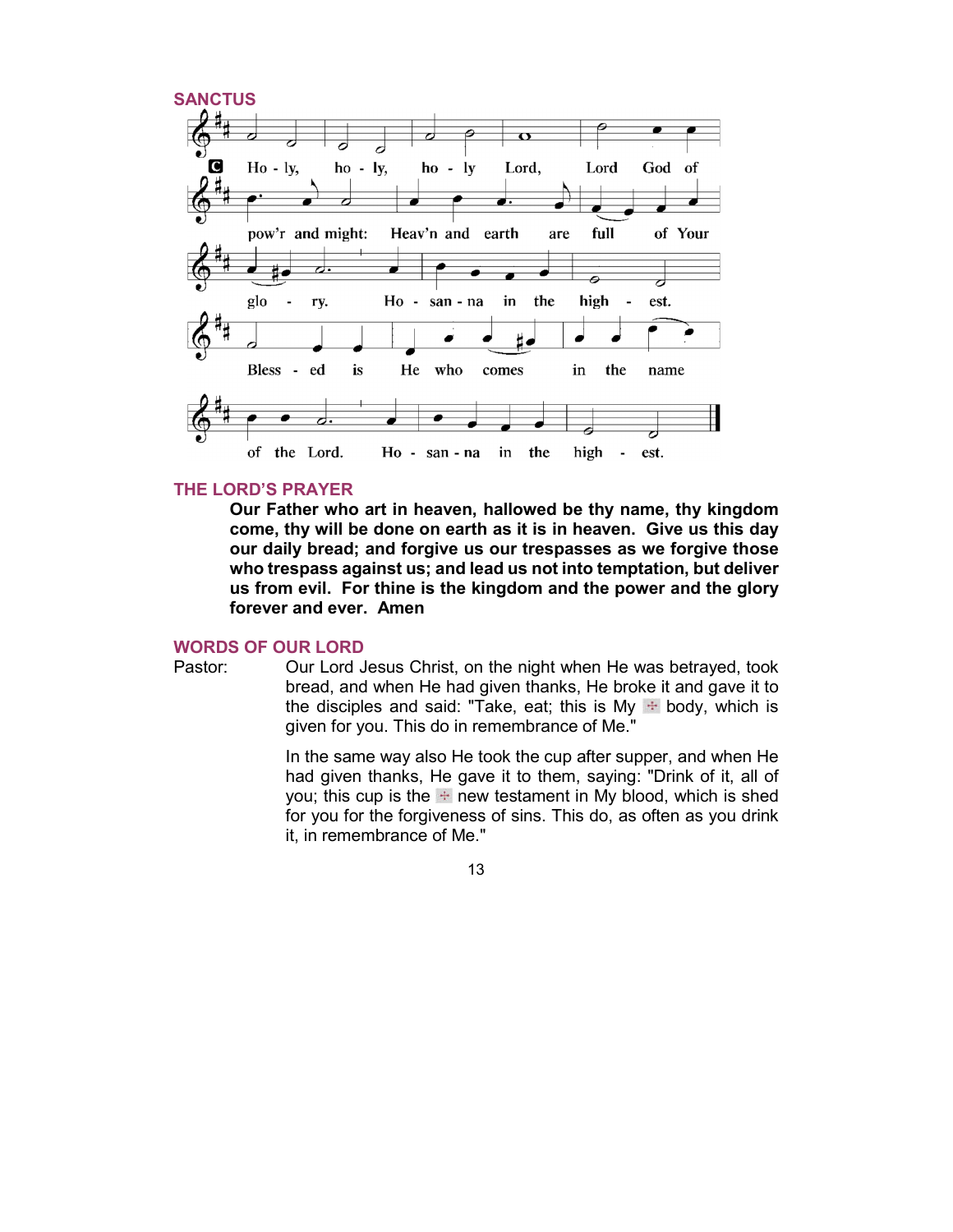# **PAX DOMINI- THE PEACE OF THE LORD**

Pastor: The peace of the Lord be with you always.<br> **People:** Amen. **People:** 

# **[Please be seated]**

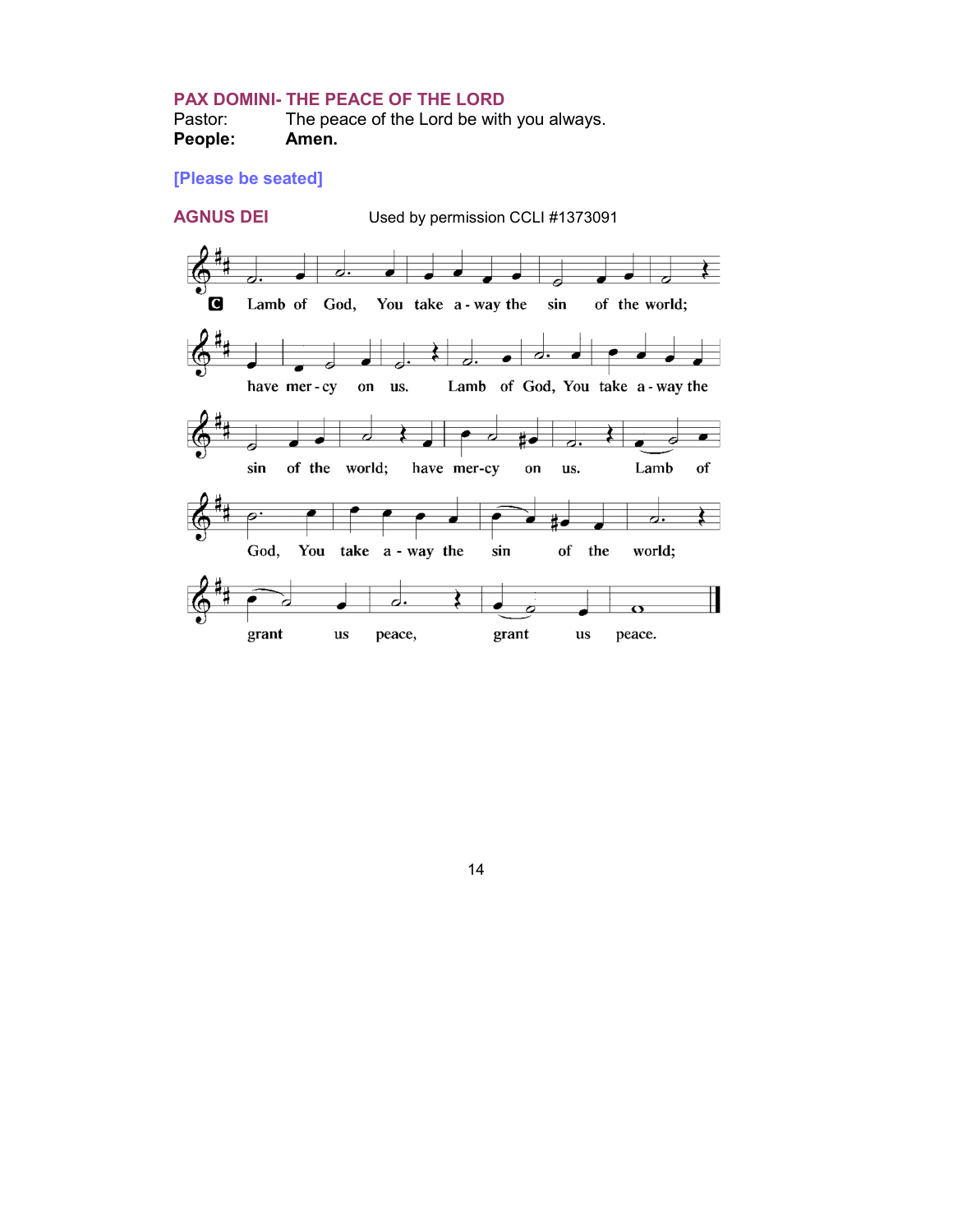#### **DISTRIBUTION HYMNS "There is a Balm in Gilead"** (LSB749) Used by permission CCLI #1373091 There is a balm Gil-e-ad To make the wound-ed whole; in ◢ ↲  $\overrightarrow{ }$  $\overrightarrow{ }$  $\overline{\phantom{a}}$ z There is balm  $in$ Gil-e-ad To heal the sin - sick soul.  $\mathbf a$ dis-cour-aged And 1 Some - times I feel think my work's in vain, 2 If you can - not preach like Pe - ter, If you can - not pray like Paul,<br>3 Don't ev - er feel dis - cour - aged, For Je - sus is your friend; is your friend; Refrain then the Ho-ly Spir - it Re - vives my soul a - gain. **But** the love of  $\overline{J}e$  - sus And say He died for all. Youcan tell And if you lack for knowl-edge, He'll ne'er re-fuse to lend. **"In Christ There is No East or West"** (LSB653) vs 1, 4, 5 Used by permission CCLI #1373091 $\overline{\mathcal{P}}$ .  $1$  In Christ there is east or west, no ples 4 Join hands, dis  $\overline{\phantom{a}}$ ci of the faith,  $5 \text{ In}$ **both** Christ  $\operatorname{now}$ meet east and west;  $\overline{\bullet}$  $ln$ Him  $no$ south or north, But one great  $fel - low -$ What - e'er your race may be; Who serves my Fa - ther  $In$ Him meet south and north. All Chris-tian souls are ਰ Through-out ship of love the whole wide earth. child His Is sure lу kin to me. as  $\overline{a}$ Through-out one in Him the whole wide earth.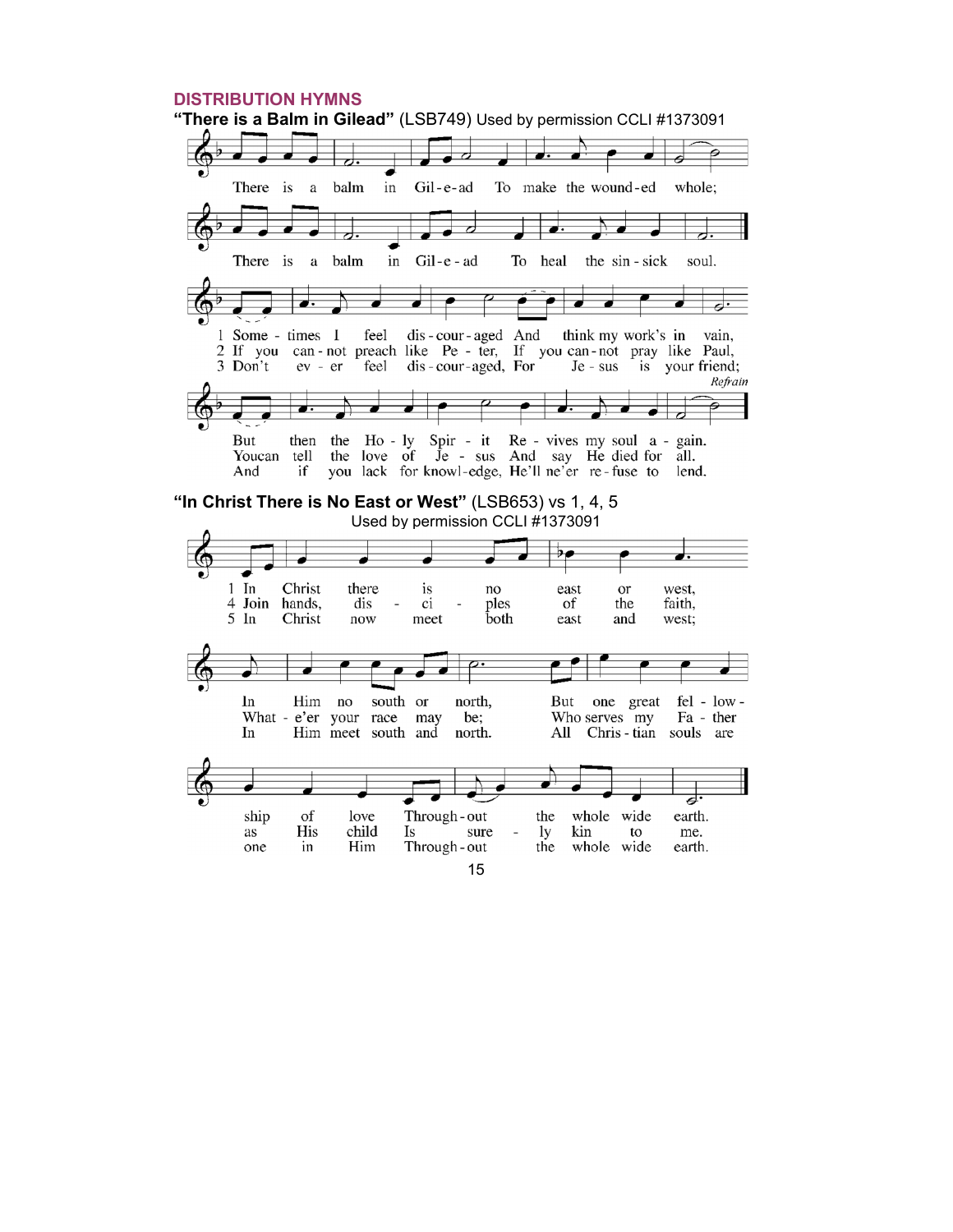**DISTRIBUTION HYMN**<br>"We Fall Down" by Chris Tomlin

Used by permission CCLI #1373091

**We fall down We lay our crowns At the feet of Jesus**

**The greatness of Mercy and love At the feet of Jesus**

**We cry holy, holy, holy We cry holy, holy, holy We cry holy, holy, holy Is the lamb**

**We fall down We lay our crowns At the feet of Jesus**

**The greatness of Mercy and love At the feet of Jesus**

**We cry holy, holy, holy We cry holy, holy, holy We cry holy, holy, holy Is the lamb**

**We cry holy, holy, holy We cry holy, holy, holy We cry holy, holy, holy Is the lamb**

**[Please stand]**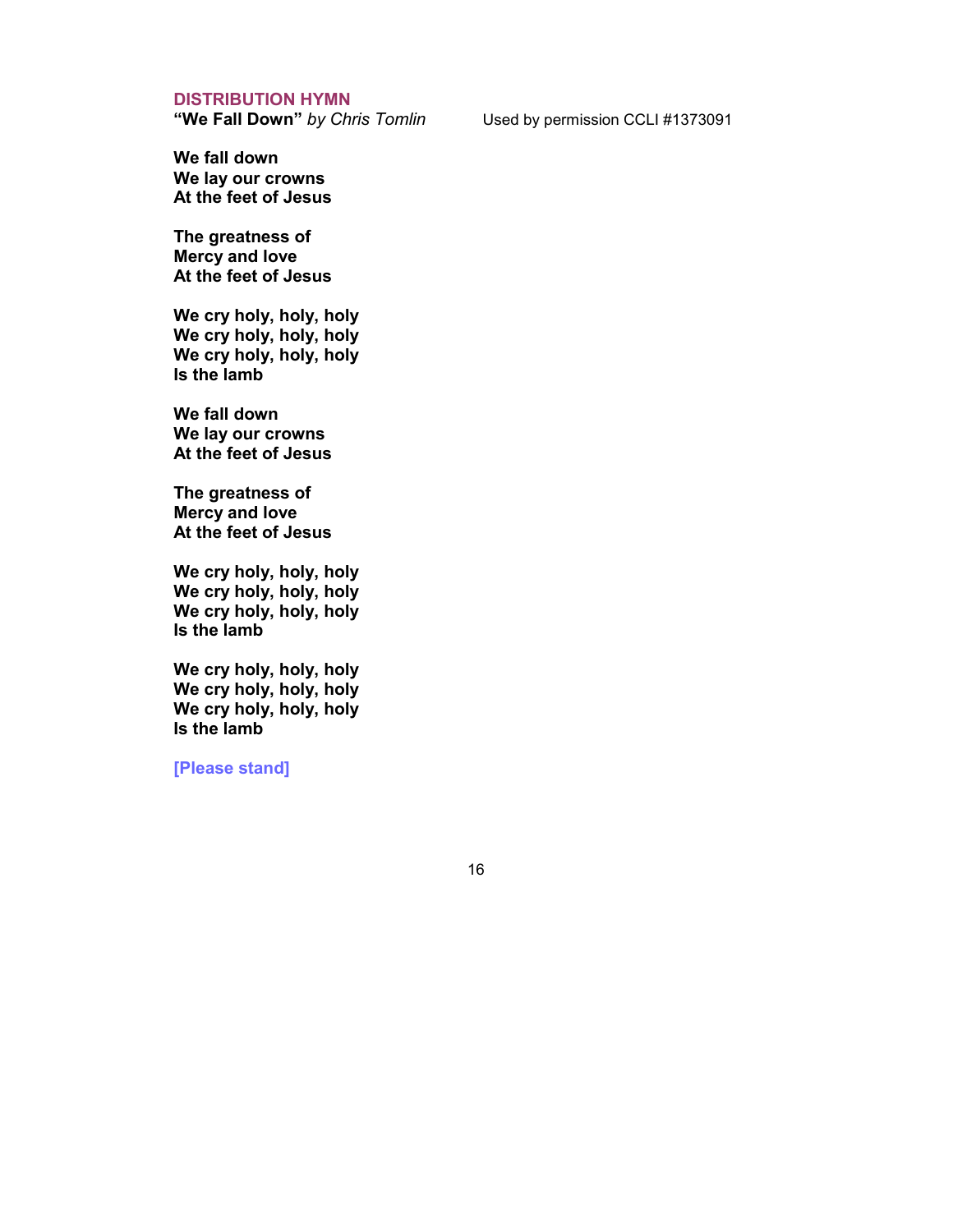

# **POST COMMUNION COLLECT**

- Pastor: Let us pray. We give thanks to You, almighty God, that You have refreshed us through this salutary gift, and we implore You that of Your mercy You would strengthen us through the same in faith toward You and fervent love toward one another; through Jesus Christ, Your Son, our Lord, who lives and reigns with You and the Holy Spirit, one God, now and forever.
- **People: Amen.**

# **BLESSING**

- Pastor: May the body and blood of our Lord Jesus Christ strengthen you and keep you in His grace. Go in peace, to serve the Lord. **People: Thanks be to God.**
	- 17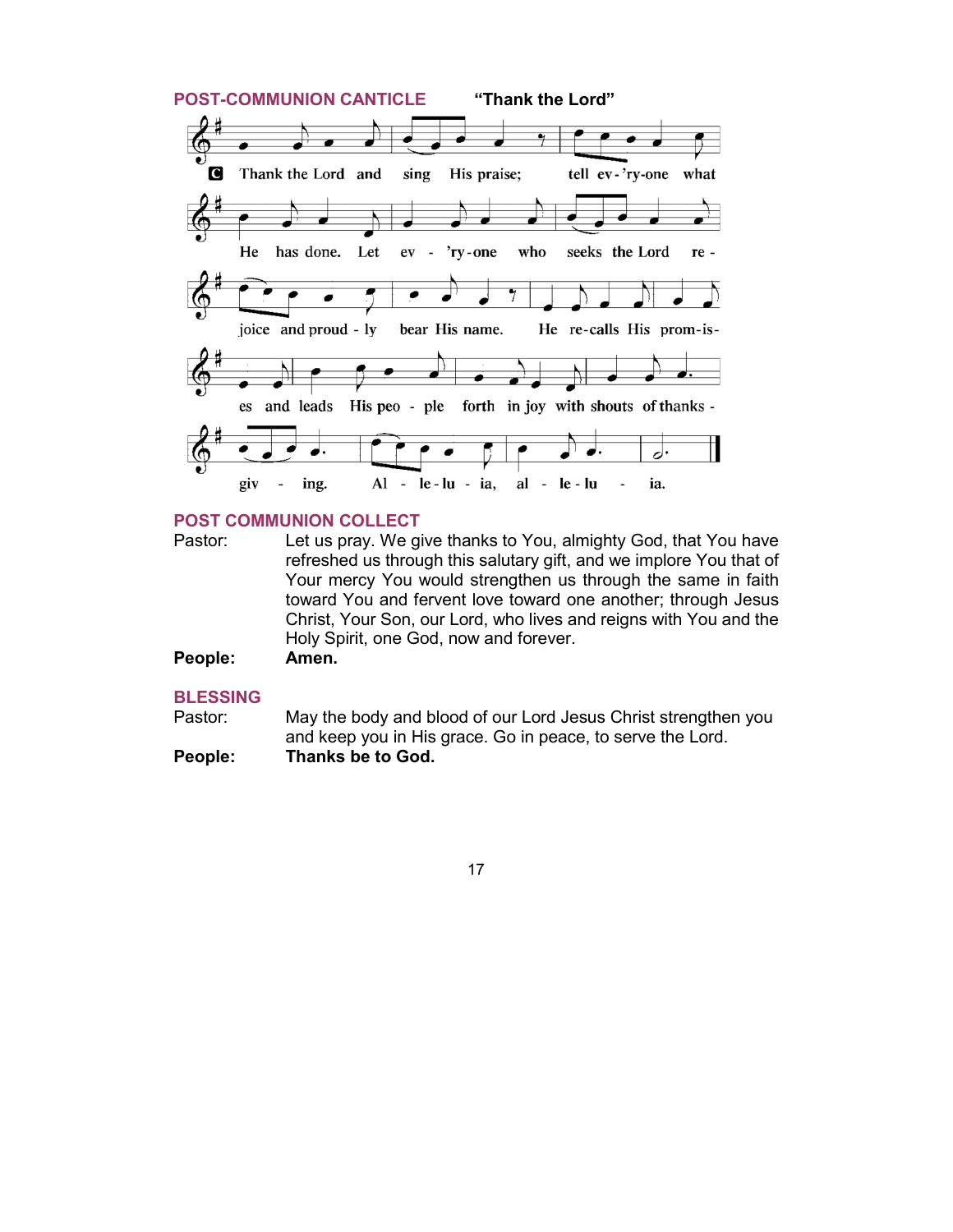# **BENEDICTION**

Pastor: The Lord bless you and keep you. The Lord make His face shine on you and be gracious to you. The Lord look upon you with favor and  $\pm$  give you peace.

**People: Amen.**

**CLOSING HYMN** "**This Little Light of Mine"** (TOSB235)

**This little light of mine, I'm going to let it shine; This little light of mine, I'm going to let it shine; Let it shine, let it shine, let it shine.**

**Don't you try to blow it out; I'm going to let it shine; Don't you try to blow it out; I'm going to let it shine; Let it shine, let it shine, let it shine.**

**Hide it under a bushel? No! I'm going to let it shine; Hide it under a bushel? No! I'm going to let it shine; Let it shine, let it shine, let it shine.**

**All around the neighborhood; I'm going to let it shine; All around the neighborhood; I'm going to let it shine; Let it shine, let it shine, let it shine.**

**Hold it high so all can see; I'm going to let it shine; Hold it high so all can see; I'm going to let it shine; Let it shine, let it shine, let it shine.**

**SILENT PRAYER**

**POSTLUDE "This Little Light of Mine"** *T. Green*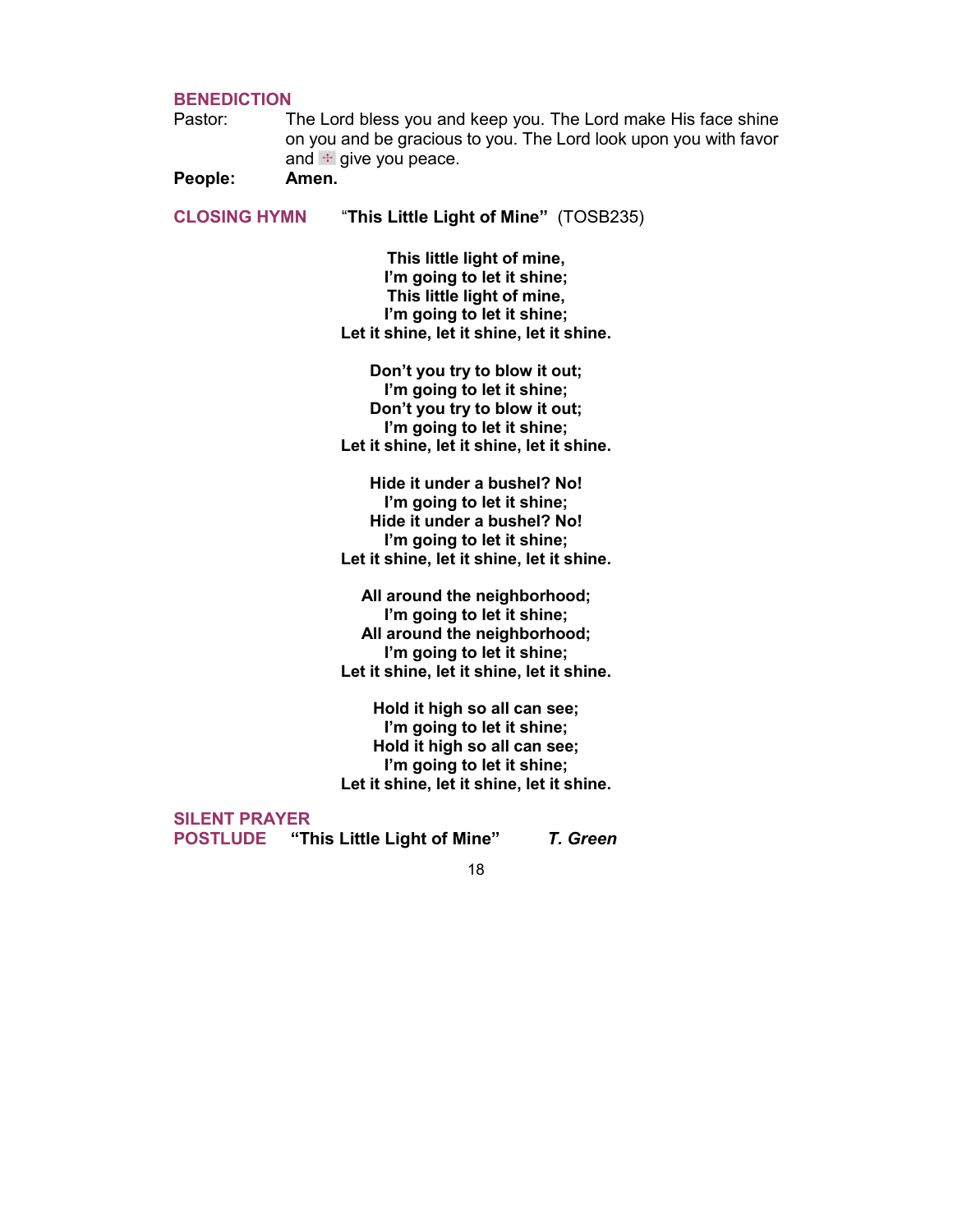**OUR MISSION:** *The mission of Trinity Lutheran Church is to share the good news of Jesus Christ by serving the spiritual, family and personal needs of the community. We believe that the primary reason for our existence is to bring people closer to Jesus Christ by providing worship, Bible studies, prayer and fellowship to foster spiritual growth.*

**ALTAR FLOWERS** are given to the honor and glory of our risen Lord and Savior, Jesus Christ by *Ron & Jan Stobart* in honor of *62 years of love on their Wedding Anniversary.* 

**SPECIAL PRAYERS:** Kitty Evans, Bev Tibbits, Judy Myers, Don Butenhof, C.C. Acker, Leilani Schneider, Ken Herro, John Starr, Sandy Hooten, Kathy Bultman, Bonnie Wuethrich, Cindy Checke, Marilyn & Bob Tomsik, Marlene Moore, Dan Lindstrom.